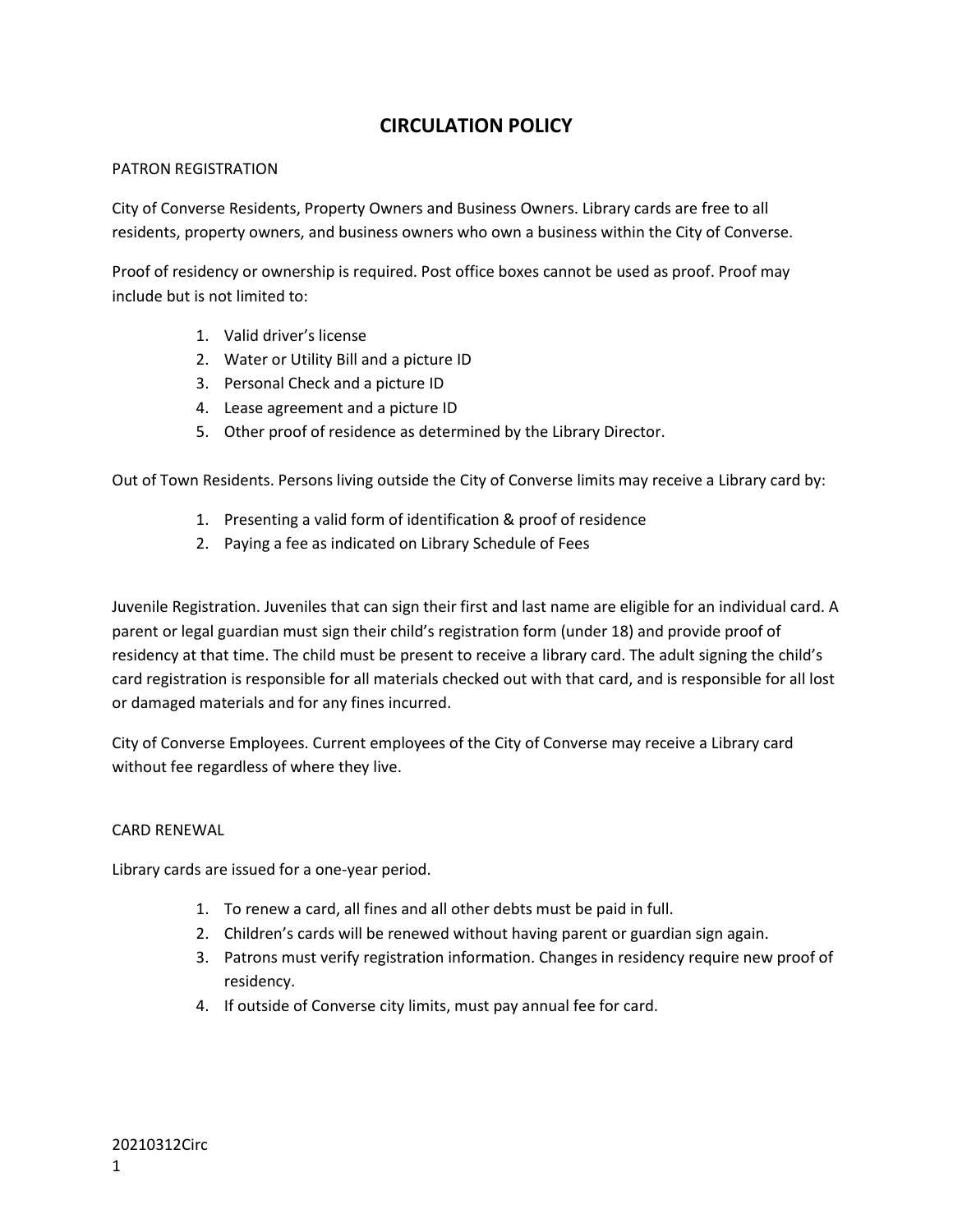## REPLACEMENT CARDS

Library cardholders are encouraged to keep their Library card secure. Should a Library card become lost or stolen, it is the responsibility of the cardholder to notify the Library immediately. There is a charge for replacement cards of \$5.00 for the replacement.

# PATRON RESPONSIBILITIES

All Converse Public Library cardholders agree to comply with Library rules and regulations, to pay all fines, to make good any loss or injury to books incurred by the cardholder, and to give immediate notice of any change of residence. Guardians of juveniles who sign for a child's card assume responsibility for the child's card. Cardholders may not avoid responsibility for overdue fines and other incurred fees or costs by using a family member's card. Habitual or severe abuse of library policies, non-payment of fines, fees and other abuses may result in denial of Library services, as determined by the Library Director.

## CIRCULATION OF LIBRARY MATERIALS

- 1. Library materials may not be checked out until a library card is issued.
- 2. Loan periods:
	- a. Generally, circulating library materials are checked out for a 21-day period, the exception being movies which are checked out for a 7-day period, and series DVDs which are checked out for a 14-day period.
	- b. Materials may be renewed 1 time, providing there is not a waiting list.
	- c. Interlibrary loan materials are due by the date indicated on check out slip.
	- d. The Library Director determines all other or special loan periods.
- 3. Circulation Limits:
	- a. Non-circulating Materials. Reference materials, periodicals, archives materials, and other materials as determined by the Library Director are not available for check out.
	- b. Items Per Library Card. An individual may have 10 items at a time checked out on their library card, 3 of which may be DVDs.
	- c. New Library Card. During the first check out, a patron may check out 2 books. After returning items on time, full circulation privileges are available.
	- d. Other Limits. When determined by the Library staff, specific titles, authors, subjects or special collections may be limited due to high demand or other reasons.
- 4. Renewals. Library materials may be renewed in person, phone, online by logging into your account, or e-mail. Presentation of a Library card is not required for renewal of materials. Items that are on reserve for other patrons may not be renewed.
- 5. Reserves. Materials may be reserved in person, phone, online, or e-mail. Persons will be notified when the item becomes available.